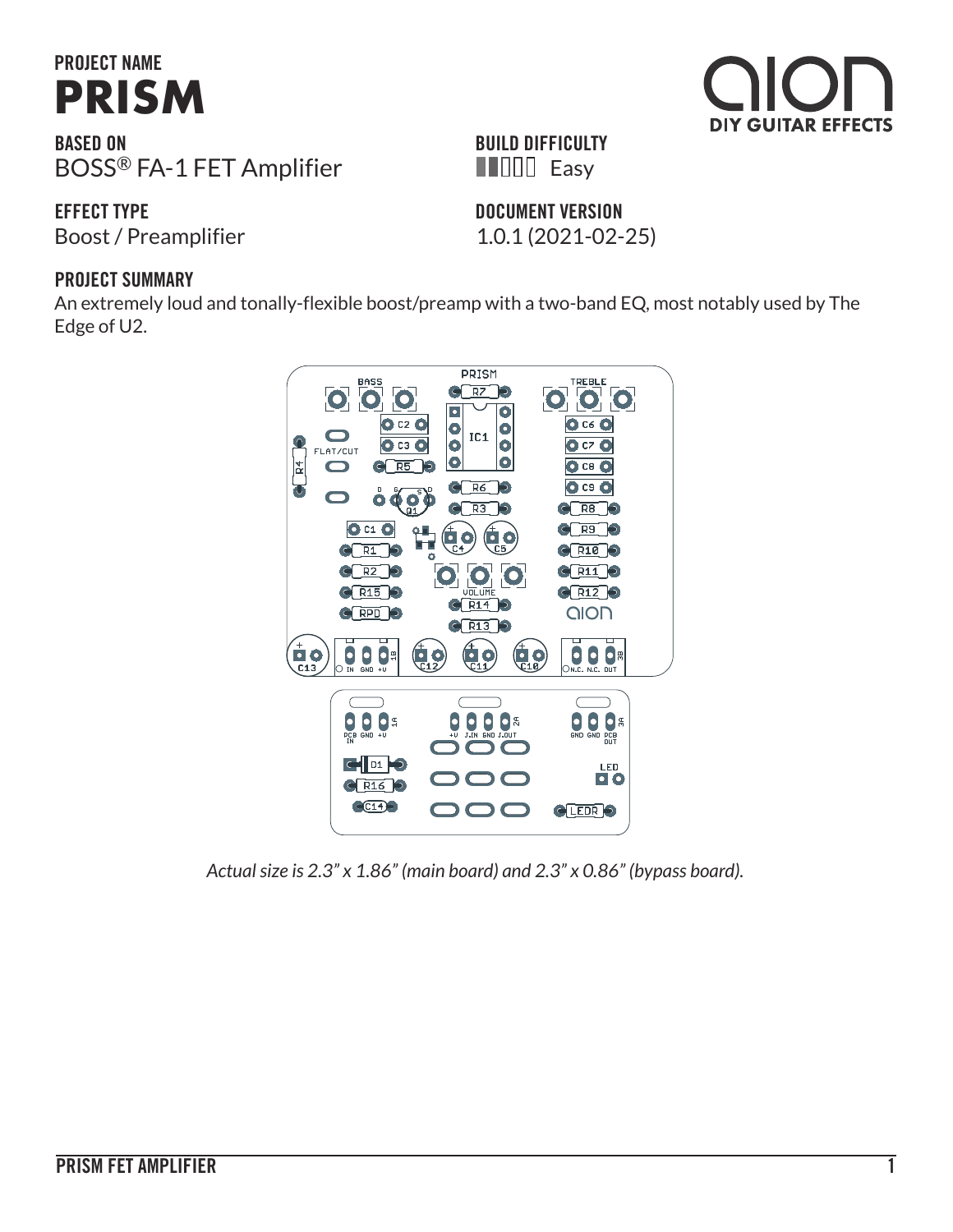#### TABLE OF CONTENTS

- **1** Project Overview **7** Enclosure Layout
- **2** Introduction & Usage **8** Wiring Diagram
- **3-4** Parts List **9** Licensing
	-
	- **6** Drill Template

### INTRODUCTION

- 
- 
- 
- **5** Schematic **9** Document Revisions

The Prism FET Amplifier is a pedal conversion of the obscure but highly sought-after BOSS® FA-1 FET Amplifier. The original, which was manufactured from 1980 to 1984, was an always-on effect that clipped to your belt and ran on a 9-volt battery.

It's a solid circuit, but the non-standard implementation prevented it from getting much attention although it was famously used by The Edge which caused vintage prices to skyrocket.

The Prism is the same circuit in an alternate format, converting it to a standard pedal with a footswitch, LED and 9V adapter jack.

The original FA-1 used the long-obsolete HA1457W chip, which is a single version of the LM1458 (as evidenced by the similarity of "1457" and "1458", and similar datasheet specifications). For the updated version of the Prism, extensive A/B testing was done to verify that the LM1458 performs exactly the same as two HA1457Ws and is sonically indistinguishable.

As a result, this new version eliminates the option to use the HA1457W and only supports dual opamps. However, the [previous version of the Prism](https://aionfx.com/project/prism-legacy/) is still available if you really do want to use the HA1457W.

## USAGE

The Prism has the following controls:

- **Treble** and **Bass** form a Baxandall EQ allowing for adjustment of the respective frequencies.
- **Volume** controls the overall output of the effect, from zero to approximately 26dB of gain.
- **Low Cut** toggle engages a filter that cuts bass frequencies below 200 Hz at -6dB/octave.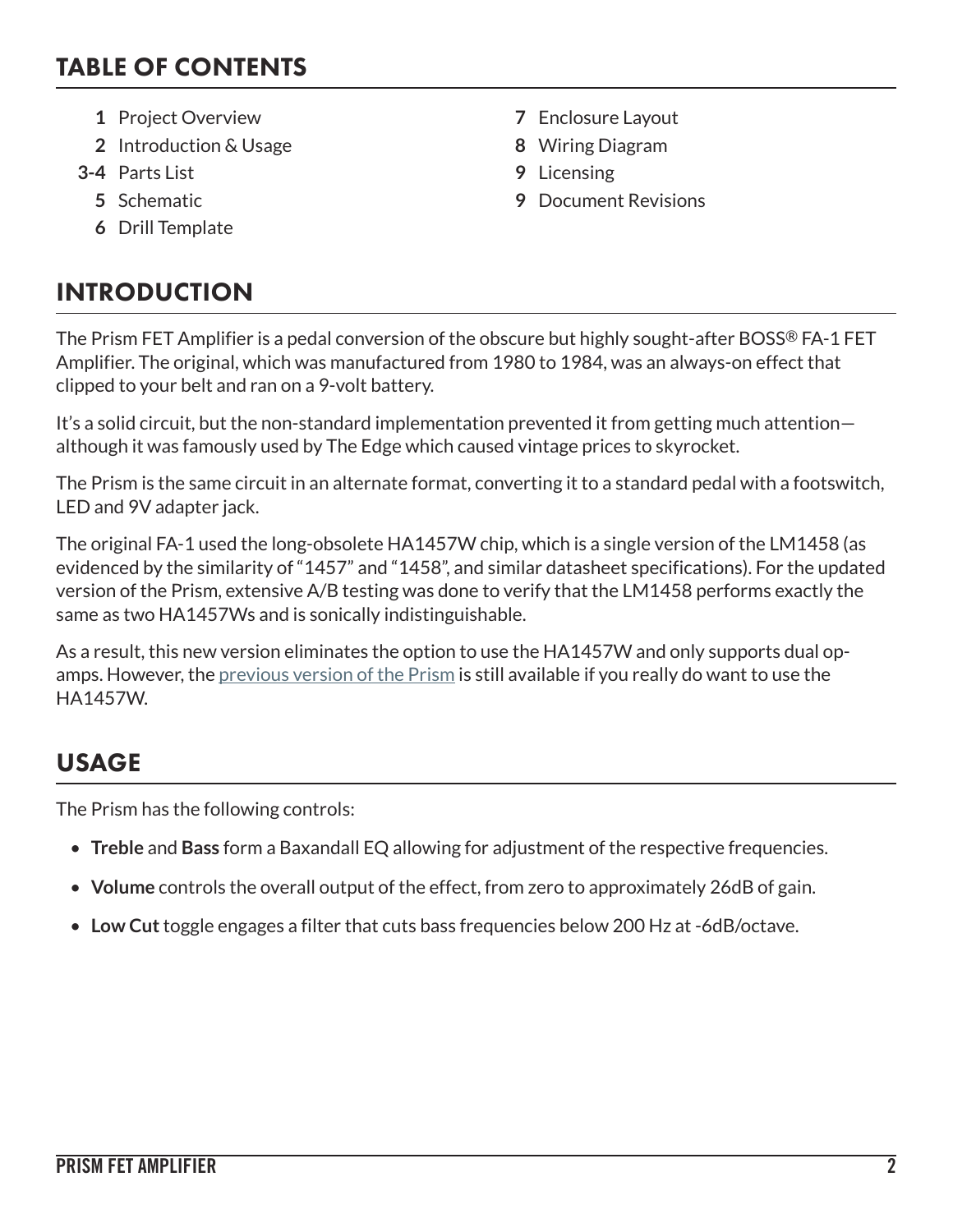#### PARTS LIST

This parts list is also available in a spreadsheet format which can be imported directly into Mouser for easy parts ordering. Mouser doesn't carry all the parts (most notably potentiometers) so the second tab lists all the non-Mouser parts as well as sources for each.

#### [View parts list spreadsheet](https://docs.google.com/spreadsheets/d/19avuDs5L7U_NyP1n68ATCg7kcSZ2oTgAeo-ikIxuKXs/edit?usp=sharing) →

| <b>PART</b>     | <b>VALUE</b>     | <b>TYPE</b>                   | <b>NOTES</b>                        |
|-----------------|------------------|-------------------------------|-------------------------------------|
| R <sub>1</sub>  | 10k              | Metal film resistor, 1/4W     |                                     |
| R <sub>2</sub>  | 3M3              | Metal film resistor, 1/4W     |                                     |
| R <sub>3</sub>  | 10k              | Metal film resistor, 1/4W     |                                     |
| R4              | 470k             | Metal film resistor, 1/4W     |                                     |
| R <sub>5</sub>  | 15k              | Metal film resistor, 1/4W     |                                     |
| R6              | 470k             | Metal film resistor, 1/4W     |                                     |
| R7              | 8k2              | Metal film resistor, 1/4W     |                                     |
| R <sub>8</sub>  | 8k2              | Metal film resistor, 1/4W     |                                     |
| R <sub>9</sub>  | 33k              | Metal film resistor, 1/4W     |                                     |
| R <sub>10</sub> | 10k              | Metal film resistor, 1/4W     |                                     |
| R11             | 470R             | Metal film resistor, 1/4W     |                                     |
| R <sub>12</sub> | 100k             | Metal film resistor, 1/4W     |                                     |
| R <sub>13</sub> | 22k              | Metal film resistor, 1/4W     |                                     |
| R <sub>14</sub> | 6k8              | Metal film resistor, 1/4W     |                                     |
| R <sub>15</sub> | 15k              | Metal film resistor, 1/4W     |                                     |
| R <sub>16</sub> | 100R             | Metal film resistor, 1/4W     |                                     |
| <b>RPD</b>      | 2M2              | Metal film resistor, 1/4W     |                                     |
| LEDR            | 4k7              | Metal film resistor, 1/4W     |                                     |
| C <sub>1</sub>  | 10n              | Film capacitor, 7.2 x 2.5mm   |                                     |
| C <sub>2</sub>  | 470 <sub>n</sub> | Film capacitor, 7.2 x 3mm     |                                     |
| C <sub>3</sub>  | 47 <sub>n</sub>  | Film capacitor, 7.2 x 2.5mm   |                                     |
| C4              | 10uF             | Electrolytic capacitor, 5mm   |                                     |
| C <sub>5</sub>  | 10uF             | Electrolytic capacitor, 5mm   |                                     |
| C <sub>6</sub>  | 33n              | Film capacitor, 7.2 x 2.5mm   |                                     |
| C7              | 33n              | Film capacitor, 7.2 x 2.5mm   |                                     |
| C8              | 5 <sub>n</sub> 6 | Film capacitor, 7.2 x 2.5mm   |                                     |
| C <sub>9</sub>  | 5n6              | Film capacitor, 7.2 x 2.5mm   |                                     |
| C10             | 10uF             | Electrolytic capacitor, 5mm   |                                     |
| C11             | 47uF             | Electrolytic capacitor, 5mm   | Reference voltage filter capacitor. |
| C12             | 10uF             | Electrolytic capacitor, 5mm   | Reference voltage filter capacitor. |
| C13             | 100uF            | Electrolytic capacitor, 6.3mm | Power supply filter capacitor.      |
| C14             | 100 <sub>n</sub> | MLCC capacitor, X7R           | Power supply filter capacitor.      |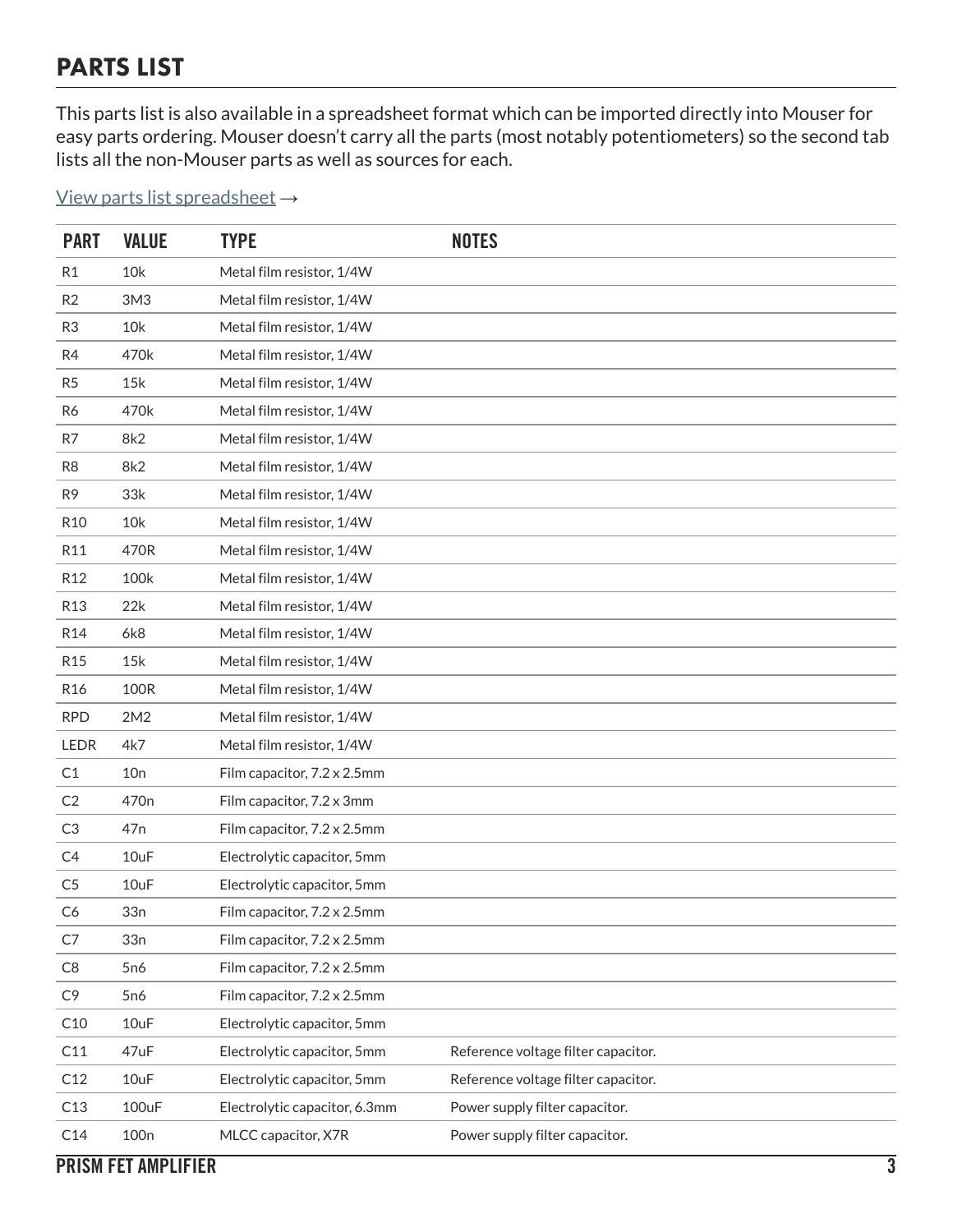### PARTS LIST, CONT.

| <b>PART</b>    | <b>VALUE</b>      | <b>TYPE</b>                     | <b>NOTES</b>                                                                                          |
|----------------|-------------------|---------------------------------|-------------------------------------------------------------------------------------------------------|
| D <sub>1</sub> | 1N5817            | Schottky diode, DO-41           |                                                                                                       |
| Q <sub>1</sub> | 2N5457            | JFET, N-channel, TO-92          | Original uses 2SK246(GR). Any general purpose JFET will work the same<br>here (2N5458, MPF102, etc.). |
| IC1            | LM1458            | Operational amplifier, DIP-8    |                                                                                                       |
| $IC1-S$        | DIP-8 socket      | IC socket, DIP-8                |                                                                                                       |
| <b>TREBLE</b>  | 50 <sub>k</sub> B | 16mm right-angle PCB mount pot  |                                                                                                       |
| <b>BASS</b>    | 50 <sub>k</sub> B | 16mm right-angle PCB mount pot  |                                                                                                       |
| VOL.           | 1MA               | 16 mm right-angle PCB mount pot |                                                                                                       |
| <b>FL/CUT</b>  | <b>SPDT</b>       | Toggle switch, SPDT on-on       |                                                                                                       |
| IN             | $1/4$ " stereo    | 1/4" phone jack, closed frame   | Switchcraft 112BX or equivalent.                                                                      |
| <b>OUT</b>     | $1/4$ " mono      | 1/4" phone jack, closed frame   | Switchcraft 111X or equivalent.                                                                       |
| DC             | 2.1 <sub>mm</sub> | DC jack, 2.1mm panel mount      | Mouser 163-4302-E or equivalent.                                                                      |
| <b>BATT</b>    | Battery snap      | 9V battery snap                 | Optional. Use the soft plastic type-the hard-shell type will not fit.                                 |
| <b>FSW</b>     | 3PDT              | Stomp switch, 3PDT              |                                                                                                       |
| <b>ENC</b>     | 125B              | Enclosure, die-cast aluminum    | Can also use a Hammond 1590N1.                                                                        |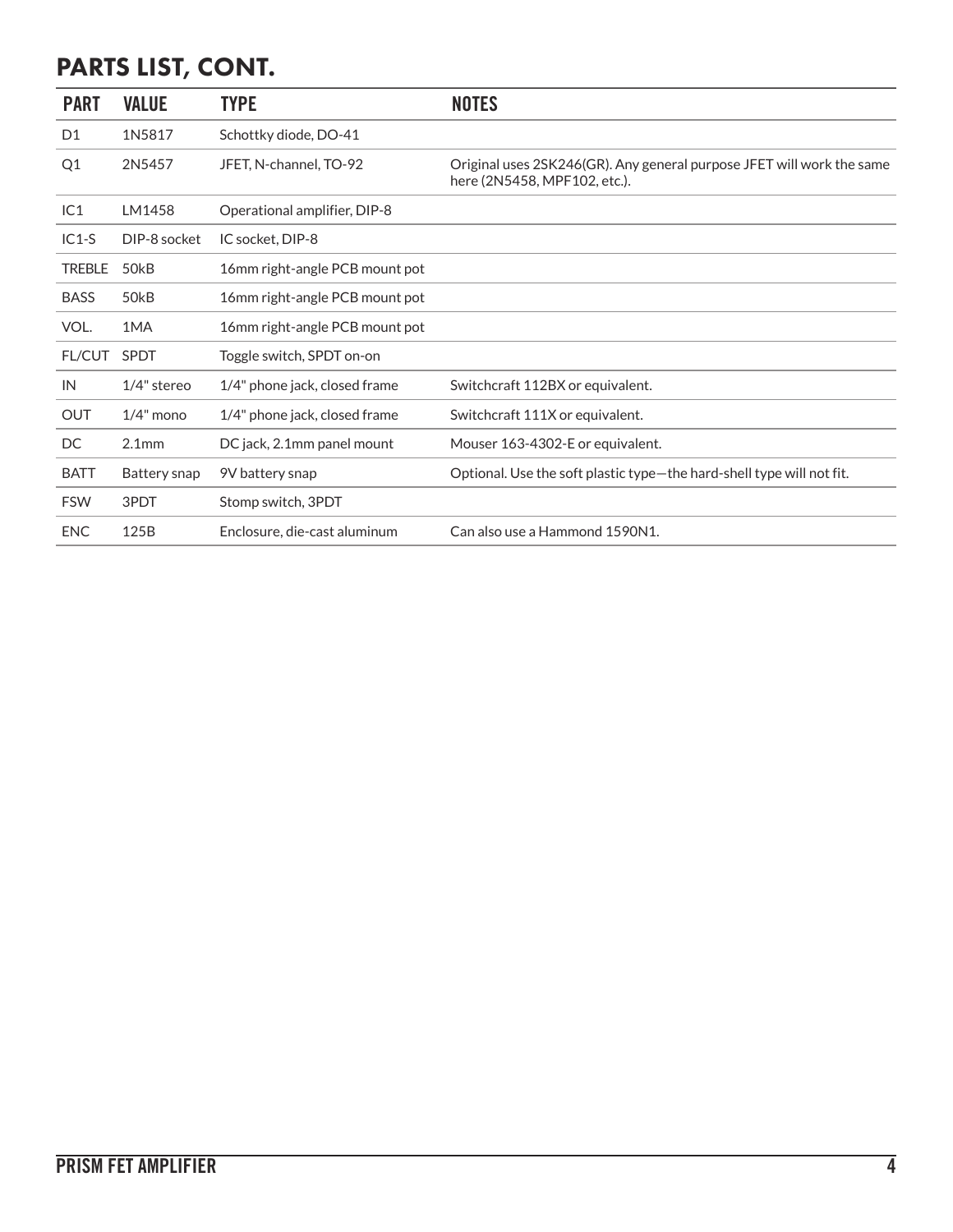

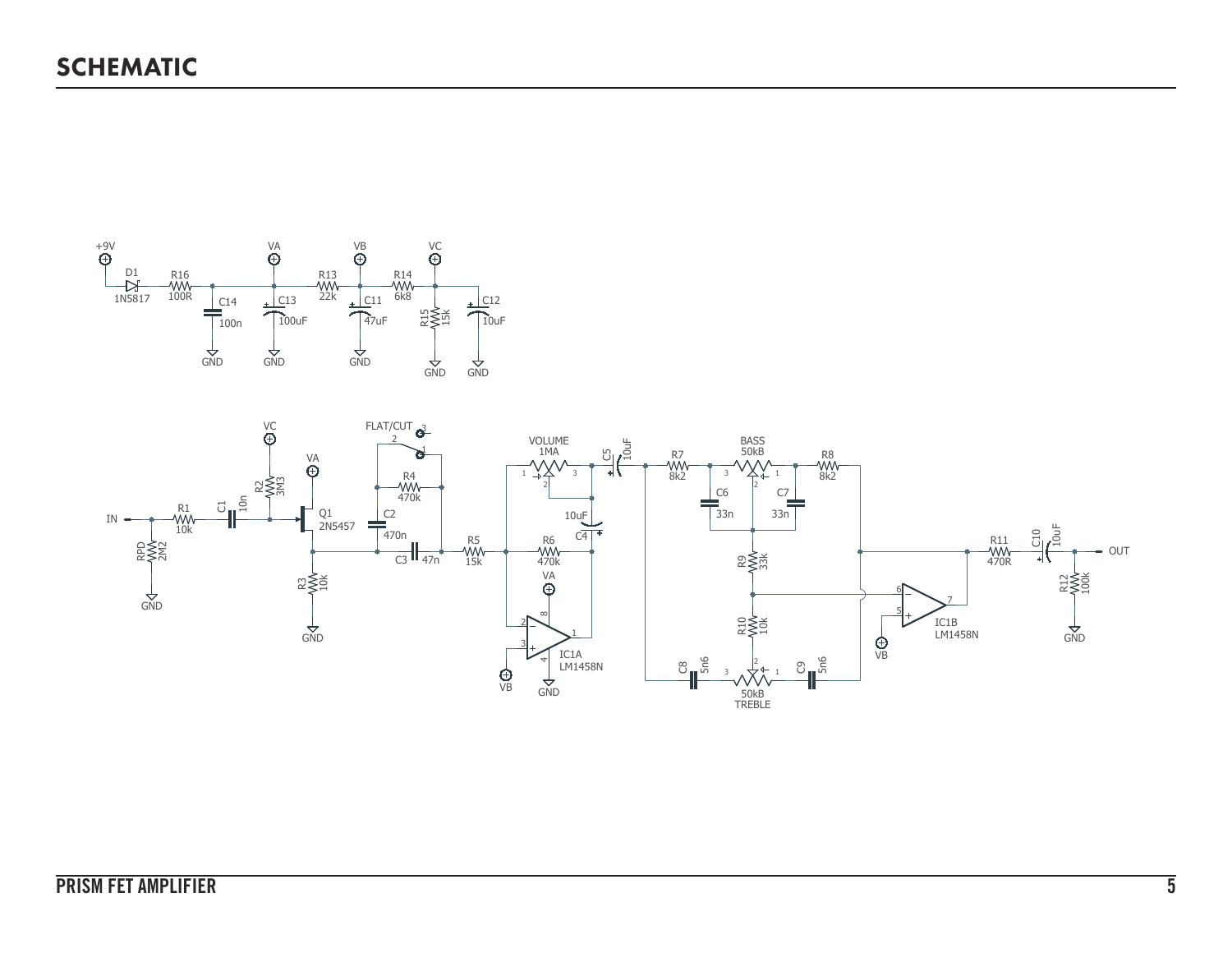#### DRILL TEMPLATE

Cut out this drill template, fold the edges and tape it to the enclosure. Before drilling, it's recommended to first use a center punch for each of the holes to help guide the drill bit.

Ensure that this template is printed at 100% or "Actual Size". You can double-check this by measuring the scale on the printed page.

**Top jack layout** assumes the use of closed-frame jacks like the **Switchcraft 111X**. If you'd rather use open-frame jacks, please refer to the [Open-Frame Jack Drill Template](https://aionfx.com/link/open-frame-drill-template/) for the top side.

**LED hole drill size** assumes the use of a [5mm LED bezel,](https://aionfx.com/link/chrome-bezel-for-5mm-led/) available from several parts suppliers. Adjust size accordingly if using something different, such as a 3mm bezel, a plastic bezel, or just a plain LED.

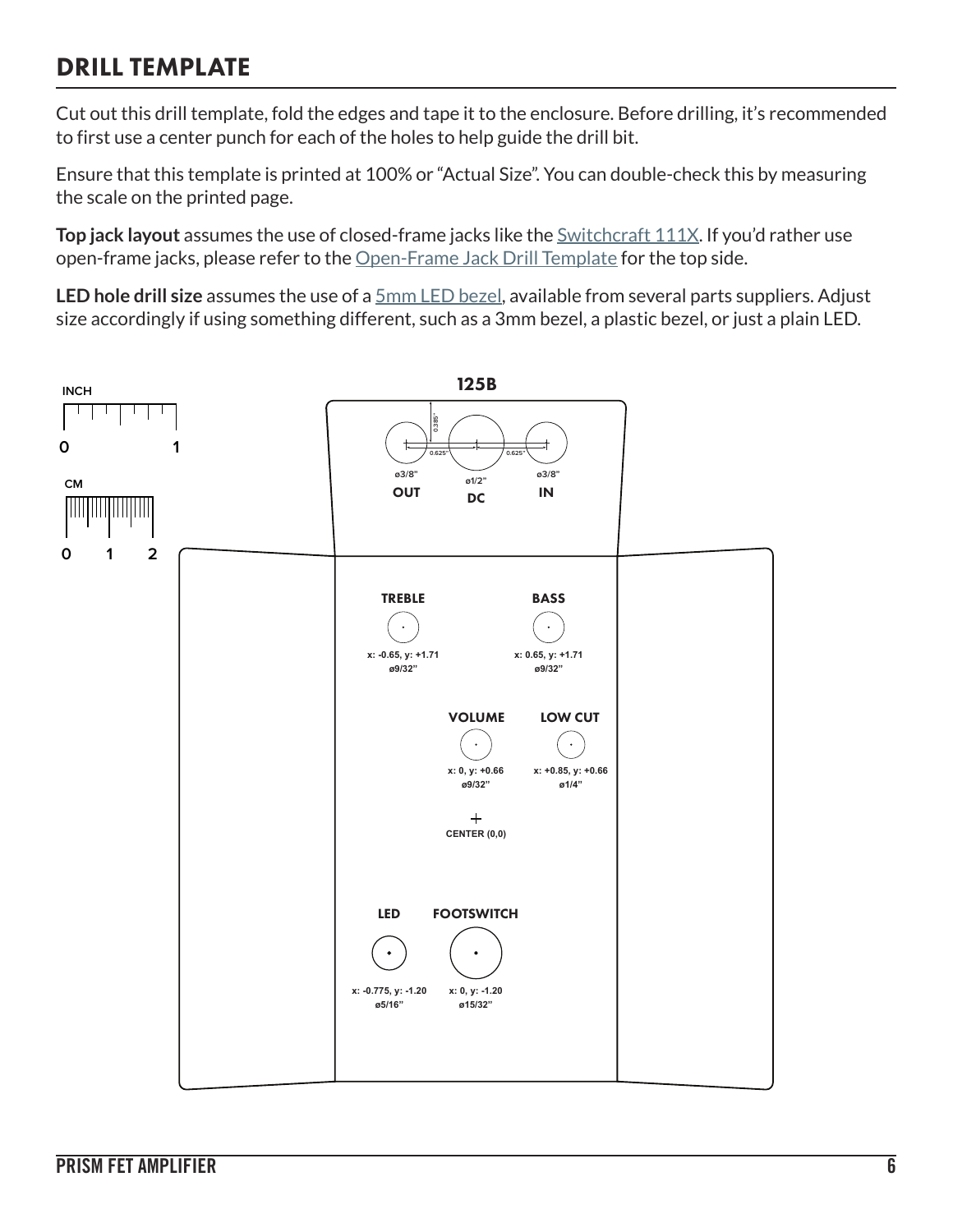### ENCLOSURE LAYOUT

Enclosure is shown without jacks. See next page for jack layout and wiring.

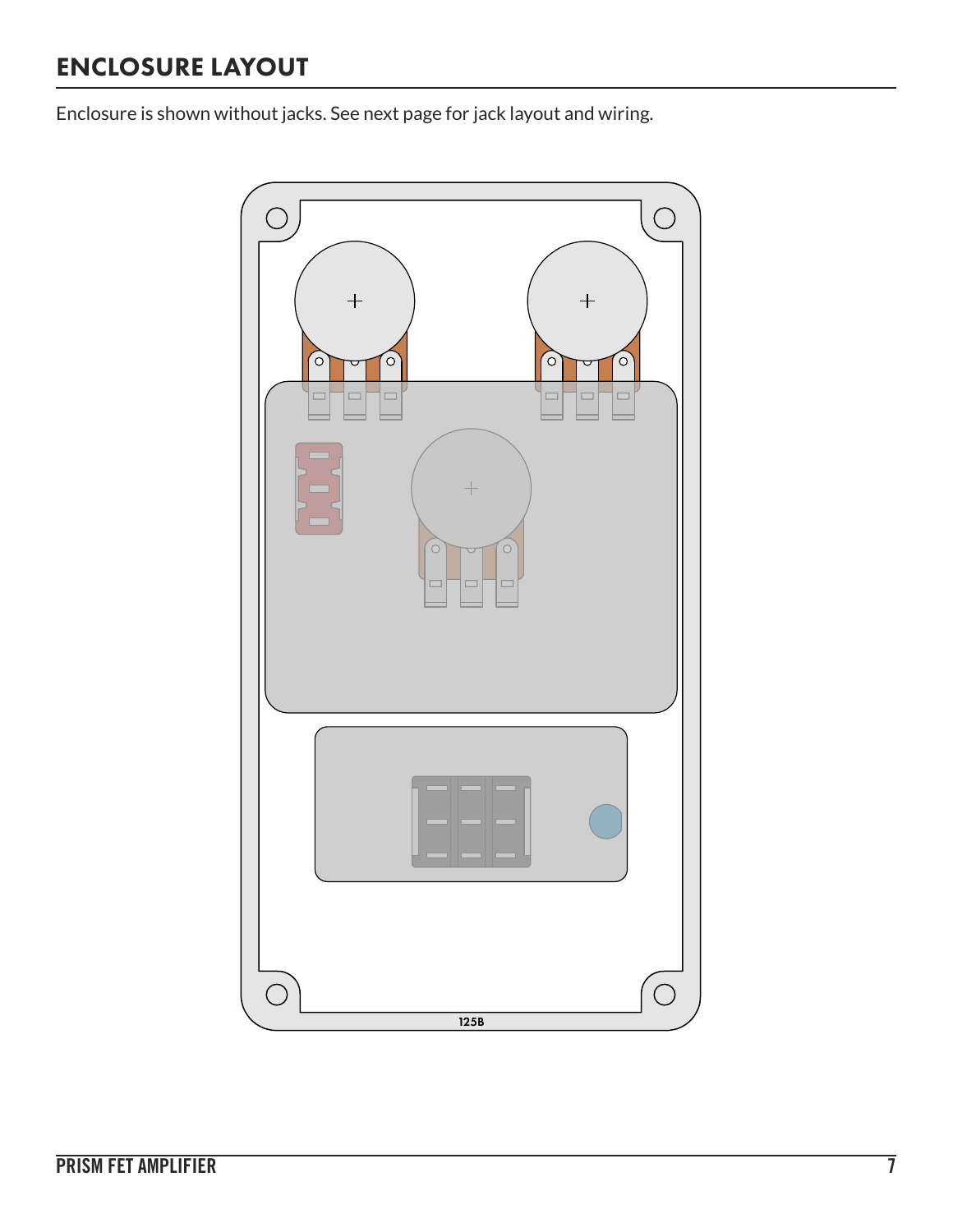

*Shown with optional 9V battery. If battery is omitted, both jacks can be mono rather than one being stereo. Leave the far-right lug of the DC jack unconnected.*